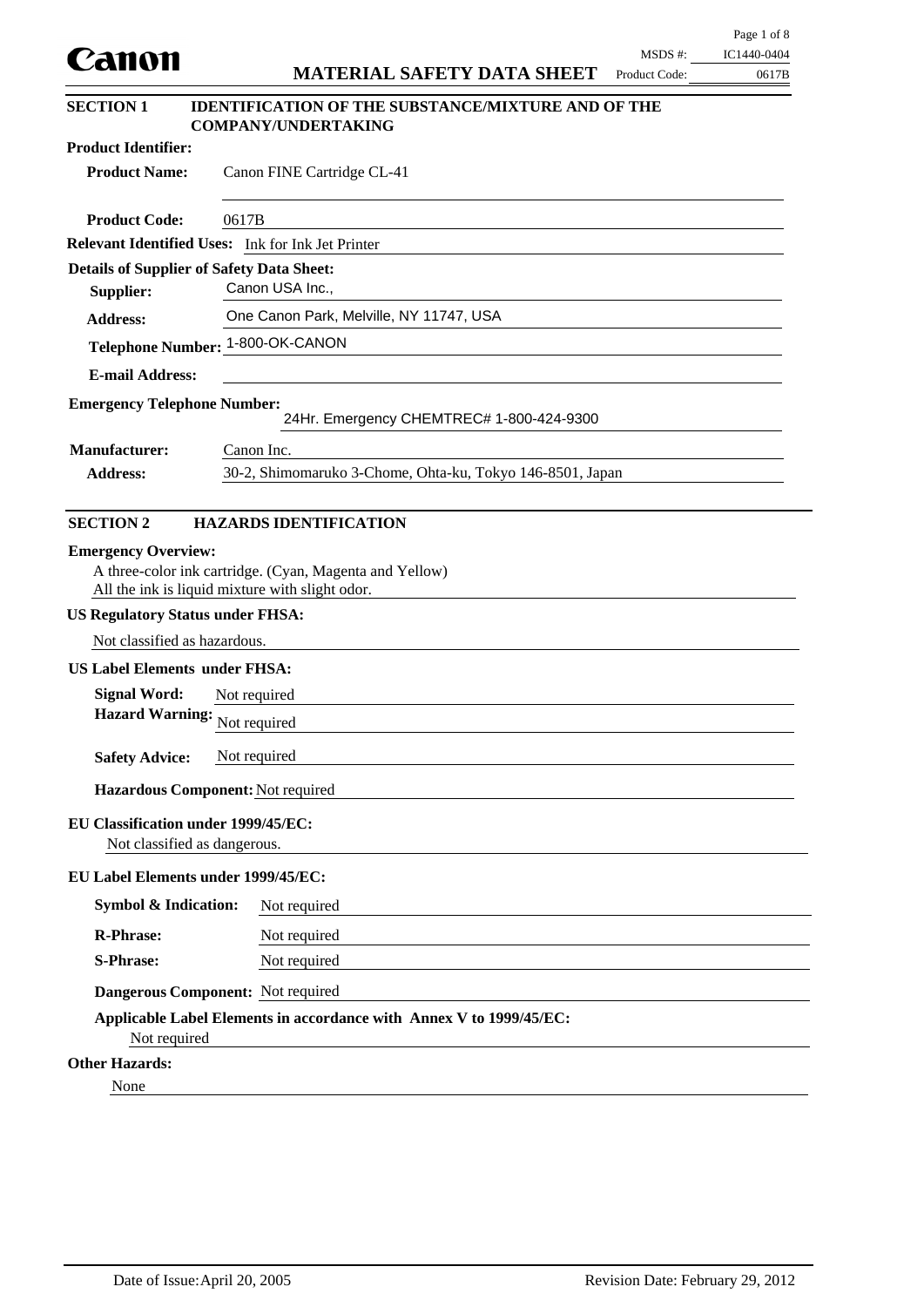

# **MATERIAL SAFETY DATA SHEET**

Page 2 of 8

Product Code:

0617B MSDS #: IC1440-0404

# **SECTION 3 COMPOSITION/INFORMATION ON INGREDIENTS**

| Ingredient(s):<br><b>Chemical Name/</b><br><b>Generic Name</b> | $CAS$ #/<br>EC#              | Concentration/<br>Concentration<br>Range $(\% )$ | <b>EU Classification according to</b><br>67/548/EEC<br>Symbol/ | $\text{R-Phrase}^{\textcolor{red}{\ast 1}}$ | EU Classification according to<br>(EC) No 1272/2008<br><b>Hazard Class/</b> | <b>Hazard</b>                   | Note to<br>Other<br>Hazards <sup>*2</sup> |
|----------------------------------------------------------------|------------------------------|--------------------------------------------------|----------------------------------------------------------------|---------------------------------------------|-----------------------------------------------------------------------------|---------------------------------|-------------------------------------------|
| Glycerin                                                       | $56 - 81 - 5/$<br>200-289-5  | $1 - 10$                                         | <b>Indication of Danger</b><br>None                            | None                                        | <b>Category Code</b><br>None                                                | Statement* <sup>1</sup><br>None | (1)                                       |
| Ethylene glycol<br>(Contained in cyan and<br>magenta ink)      | $107 - 21 - 1/$<br>203-473-3 | $5 - 10$                                         | Xn / Harmful                                                   | R <sub>22</sub>                             | Acute Tox. 4                                                                | H302                            | (1)                                       |
| Diethylene glycol<br>(Contained in yellow<br>ink)              | $111 - 46 - 6/$<br>203-872-2 | $5 - 10$                                         | Xn / Harmful                                                   | R22                                         | Acute Tox. 4                                                                | H302                            |                                           |
| Substituted<br>phthalocyanine<br>(Contained in cyan ink)       | Confidential                 | $5 - 10$                                         | Xi / Irritant                                                  | R41<br>R52/53                               | Eye Dam. 1<br>Aquatic Chronic 3                                             | H318<br>H412                    |                                           |
| Ethylene urea                                                  | $120 - 93 - 4/$<br>204-436-4 | $1 - 5$                                          | Xi / Irritant                                                  | R36                                         | Eye Irrit. 2                                                                | H319                            |                                           |
| Lactam                                                         | Confidential                 | $1 - 10$                                         | None                                                           | None                                        | None                                                                        | None                            |                                           |
| Magenta dye<br>(Contained in magenta<br>ink)                   | Confidential                 | $5 - 10$                                         | None                                                           | None                                        | None                                                                        | None                            |                                           |
| Water                                                          | 7732-18-5 /<br>231-791-2     | $60 - 80$                                        | None                                                           | None                                        | None                                                                        | None                            |                                           |
|                                                                |                              |                                                  |                                                                |                                             |                                                                             |                                 |                                           |
|                                                                |                              |                                                  |                                                                |                                             |                                                                             |                                 |                                           |

\*1 Full texts of R-phrase(s) and Hazard statement(s) are listed in SECTION 16

 $*2$  The following substance(s) is (are) marked with (1), (2) and/or (3)

(1) Substance for which Occupational Exposure Limit(s) is (are) established (See SECTION 8)

(2) PBT substance or vPvB substance under Regulation (EC) No 1907/2006

(3) Substance listed in Candidate List of SVHC for Authorisation under Regulation (EC) No 1907/2006

#### **Carcinogen(s):**

No component of this ink is listed as a human carcinogen or a potential carcinogen in IARC Monographs, NTP, OSHA regulations or Part 3 of Annex VI to Regulation (EC) No 1272/2008.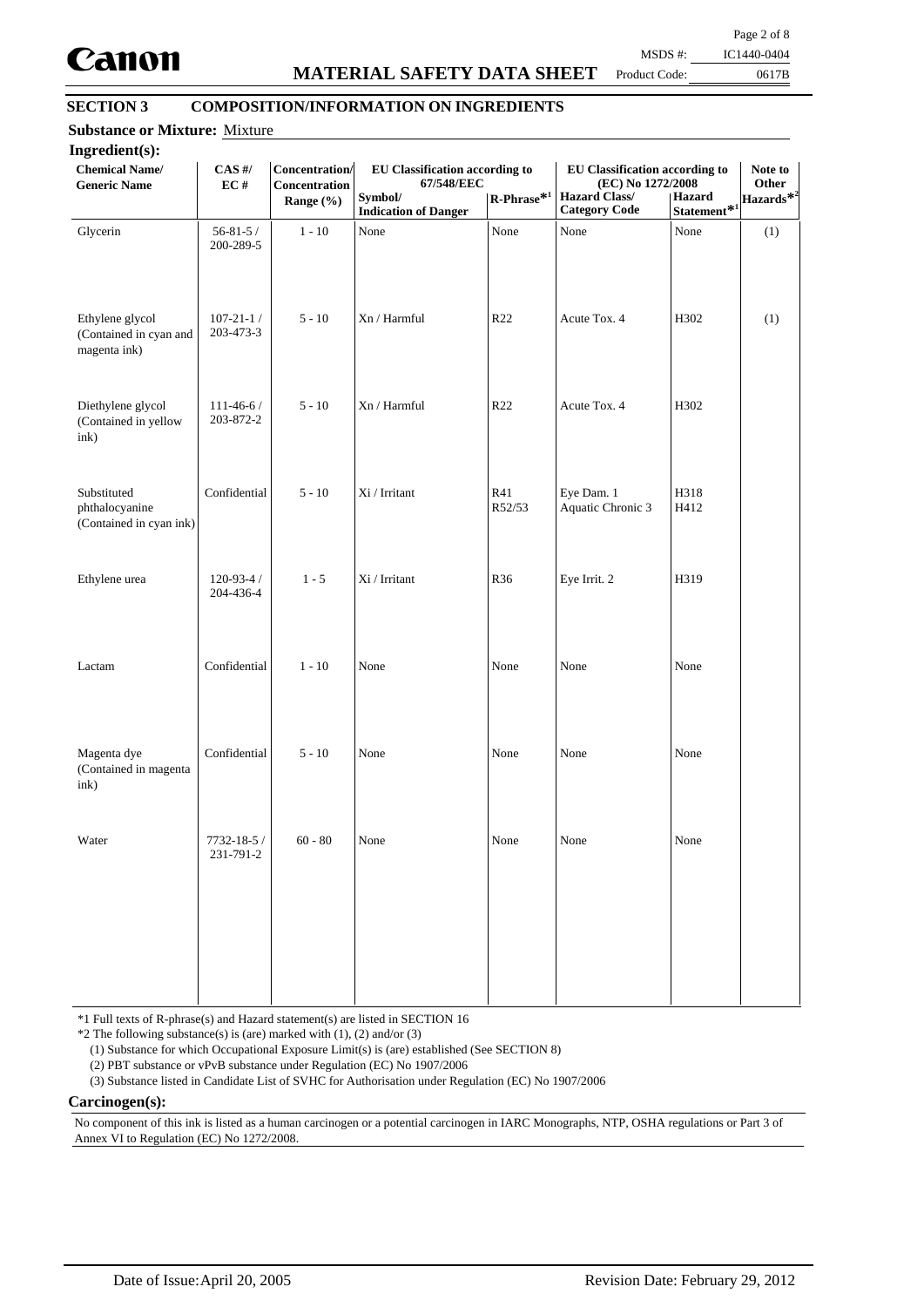

| <b>FIRST AID MEASURES</b><br><b>SECTION 4</b>                                                                 |
|---------------------------------------------------------------------------------------------------------------|
| <b>First Aid Measures:</b><br><b>Inhalation:</b>                                                              |
| If symptoms are experienced, move victim to fresh air and obtain medical advice.                              |
| <b>Ingestion:</b>                                                                                             |
| Rinse mouth. Give one or two glasses of water.                                                                |
| If irritation or discomfort occurs, obtain medical advice immediately.                                        |
| Skin:                                                                                                         |
| Wash with water and soap or mild detergent.                                                                   |
| If irritation persists, obtain medical advice.                                                                |
| Eye:                                                                                                          |
| Immediately flush with lukewarm, gently flowing water for 5 minutes or until the chemical is removed.         |
| If irritation persists, obtain medical advice immediately.                                                    |
| Most Important Symptoms and Effects, both Acute and Delayed:                                                  |
| <b>Inhalation:</b>                                                                                            |
| No adverse effects are expected under intended use.                                                           |
| Over exposure to vapor or mist may cause respiratory tract irritation, cough, dizziness, drowsiness, headache |
| and nausea.                                                                                                   |
| <b>Ingestion:</b>                                                                                             |
| May cause abdominal pain, diarrhea, dizziness, drowsiness, dullness, headache, nausea and vomiting.           |
| Skin:                                                                                                         |
| Cyan and Magenta: May cause mild irritation and no sensitization.                                             |
| Yellow: Neither irritation nor sensitization is expected. (See SECTION 11)                                    |
| Eye:                                                                                                          |
| Cyan and Yellow: No irritation is expected.                                                                   |
| Magenta: May cause mild irritation. (See SECTION 11)                                                          |
| <b>Chronic Effects:</b>                                                                                       |
| Not identified                                                                                                |
| <b>Indication of Any Immediate Medical Attention and Special Treatment Needed:</b>                            |
| None                                                                                                          |
| <b>SECTION 5</b><br><b>FIRE FIGHTING MEASURES</b>                                                             |
| <b>Extinguishing Media:</b>                                                                                   |
| <b>Suitable Extinguishing Media:</b>                                                                          |
| $CO2$ , water, foam or dry chemicals                                                                          |
|                                                                                                               |

#### **Unsuitable Extinguishing Media:** None

## **Special Hazards:**

None

### **Hazardous Combustion Products:**

## CO, CO<sub>2</sub>, NO<sub>x</sub> and SO<sub>x</sub>

#### **Advice for Fire-fighters:**

None

## **SECTION 6 ACCIDENTAL RELEASE MEASURES**

#### **Personal Precautions, Protective Equipment and Emergency Procedures:**

Avoid contact with skin, eyes and clothing.

## **Environmental Precautions:**

Do not release to sewer, surface water or ground water.

### **Methods and Material for Containment and Cleaning Up:**

Wipe off with wet cloth or paper.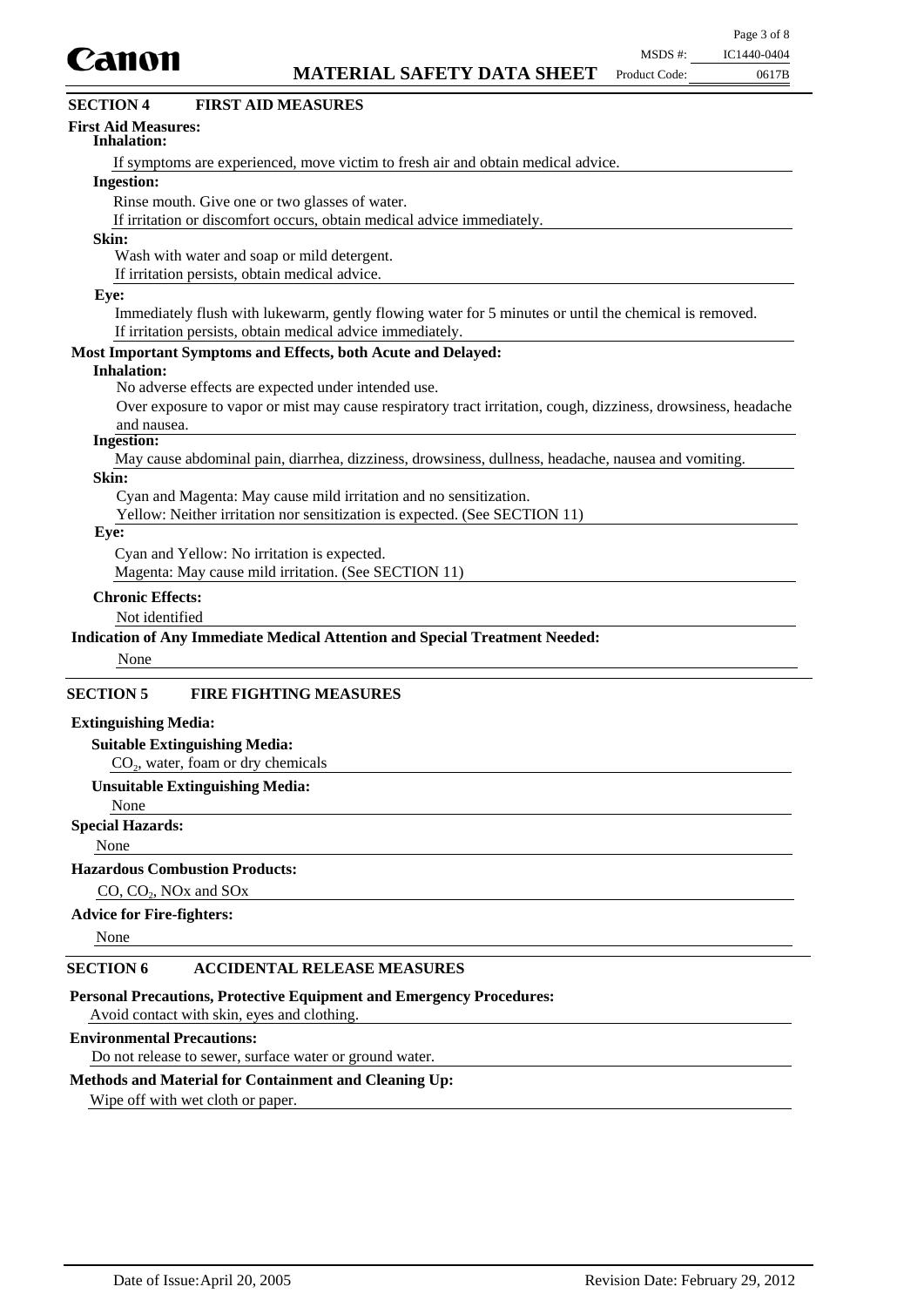|                                       |                                                                      |               | Page 4 of 8 |
|---------------------------------------|----------------------------------------------------------------------|---------------|-------------|
| Canon                                 |                                                                      | MSDS #:       | IC1440-0404 |
|                                       | <b>MATERIAL SAFETY DATA SHEET</b>                                    | Product Code: | 0617B       |
| <b>SECTION 7</b>                      | <b>HANDLING AND STORAGE</b>                                          |               |             |
| <b>Precautions for Safe Handling:</b> |                                                                      |               |             |
| Use with adequate ventilation.        |                                                                      |               |             |
|                                       | Avoid contact with skin, eyes and clothing.                          |               |             |
|                                       | In case of contact, wash out the contaminated area immediately.      |               |             |
|                                       | <b>Conditions for Safe Storage, Including Any Incompatibilities:</b> |               |             |
| Keep in a cool and dry place.         |                                                                      |               |             |
| Protect from sunlight.                |                                                                      |               |             |
|                                       | Keep out of the reach of children.                                   |               |             |

## **Specific End Uses:**

Ink for Ink Jet Printer. For more information, please refer to the instruction of this product.

## **SECTION 8 EXPOSURE CONTROLS / PERSONAL PROTECTION**

| <b>Control Parameters:</b>                                | <b>USA</b><br><b>OSHA PEL</b>                                                                                  | <b>ACGIH TLV</b>                           | <b>EU OEL</b>                                                         |
|-----------------------------------------------------------|----------------------------------------------------------------------------------------------------------------|--------------------------------------------|-----------------------------------------------------------------------|
| Product (Ink)                                             | Not established                                                                                                | Not established                            | Not established                                                       |
| Glycerin                                                  | Glycerin mist:<br>TWA 15 mg/m <sup>3</sup><br>(Total dust)<br>TWA 5 mg/m <sup>3</sup><br>(Respirable fraction) | Glycerin mist:<br>TWA 10 mg/m <sup>3</sup> | Not established                                                       |
| Ethylene glycol<br>(Contained in cyan and<br>magenta ink) | Not established                                                                                                | aerosol:<br>Ceiling 100 mg/m <sup>3</sup>  | TWA 20 ppm,<br>52 mg/m $3$<br>STEL 40 ppm,<br>$104$ mg/m <sup>3</sup> |

**Exposure Controls:**

**Engineering Controls:** No special ventilation equipment is needed under intended use of this product. **Individual Protection Measures:**

Eye/Face Protection:  $\Box$  Required  $\boxtimes$  Not Required

 $\Box$  Required  $\boxtimes$  Not Required **Skin Protection:**

**Respiratory Protection:** □ Required ⊠ Not Required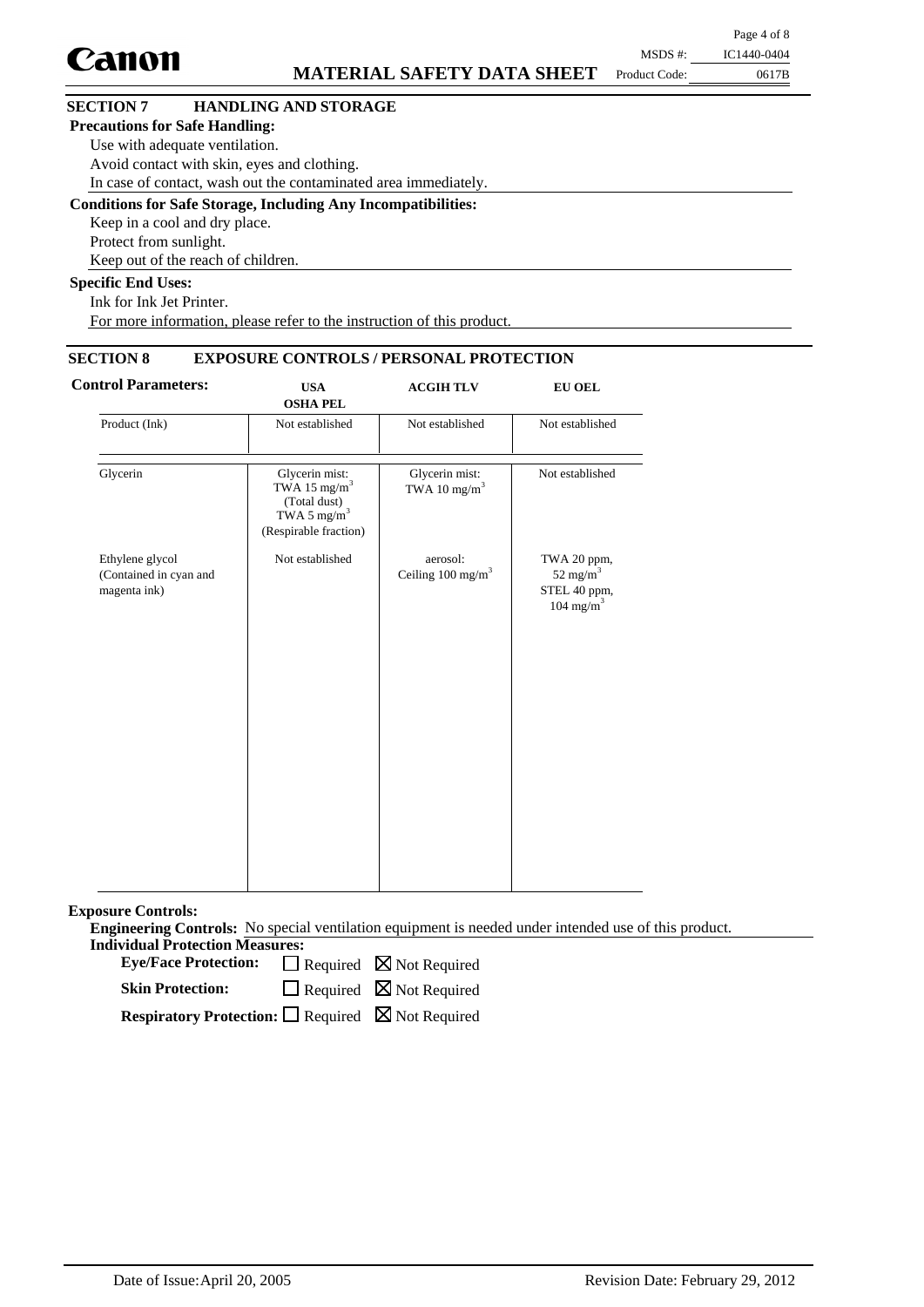| ипон                                                                              | <b>MATERIAL SAFETY DATA SHEET</b><br>Product Code:<br>0617B                    |
|-----------------------------------------------------------------------------------|--------------------------------------------------------------------------------|
| <b>SECTION 9</b><br><b>Information on Basic Physical and Chemical Properties:</b> | PHYSICAL AND CHEMICAL PROPERTIES                                               |
| Appearance:                                                                       | Cyan, magenta and yellow liquid                                                |
| Odor:                                                                             | Slight odor                                                                    |
| pH:                                                                               | $7 - 10$                                                                       |
| Melting Point/Freezing Point (°C):                                                | Not available                                                                  |
| <b>Initial Boiling Point and</b><br><b>Boiling Range (°C):</b>                    | Not available                                                                  |
| Flash Point(°C):                                                                  | Cyan and Magenta: None (Estimate)<br>Yellow: None (Tag Closed Cup.) (Estimate) |
| <b>Evaporation Rate:</b>                                                          | Not available                                                                  |
| <b>Flammability:</b>                                                              | Neither flammable nor combustible.                                             |
| <b>Upper/Lower Flammable or</b><br><b>Explosive Limits:</b>                       | Not available                                                                  |
| <b>Vapor Pressure:</b>                                                            | Not available                                                                  |
| <b>Vapor Density:</b>                                                             | Not available                                                                  |
| <b>Relative Density:</b>                                                          | $1.0 - 1.1$                                                                    |
| <b>Water Solubility:</b>                                                          | Miscible                                                                       |
| <b>Fat Solubility:</b>                                                            | Not available                                                                  |
| <b>Partition Coefficient (n-Octanol/Water):</b>                                   | Not available                                                                  |
| Auto-ignition Temperature (°C):                                                   | Not available                                                                  |
| Decomposition Temperature(°C):                                                    | Not available                                                                  |
| Viscosity (mPa s):                                                                | $1 - 5$                                                                        |
| <b>Explosive Properties:</b>                                                      | None (Estimate)                                                                |
| <b>Oxidizing Properties:</b>                                                      | None (Estimate)                                                                |
| <b>Other Information:</b>                                                         | Not available                                                                  |
| <b>SECTION 10</b><br>STABILITY AND REACTIVITY                                     |                                                                                |
| <b>Reactivity:</b>                                                                | None                                                                           |

| DECTION TO<br><b>STADILITT AND NEACTIVITT</b>                                                         |                                                       |
|-------------------------------------------------------------------------------------------------------|-------------------------------------------------------|
| <b>Reactivity:</b>                                                                                    | None                                                  |
| <b>Chemical Stability:</b>                                                                            | $\boxtimes$ Stable Unstable                           |
| <b>Possibility of Hazardous Reactions:</b>                                                            | None                                                  |
| <b>Conditions to Avoid:</b>                                                                           | None                                                  |
| <b>Incompatible Materials:</b>                                                                        | Acids, bases, oxidizing materials and reducing agents |
| Hazardous Decomposition Products: CO, CO <sub>2</sub> , NO <sub>x</sub> , SO <sub>x</sub> and Ammonia |                                                       |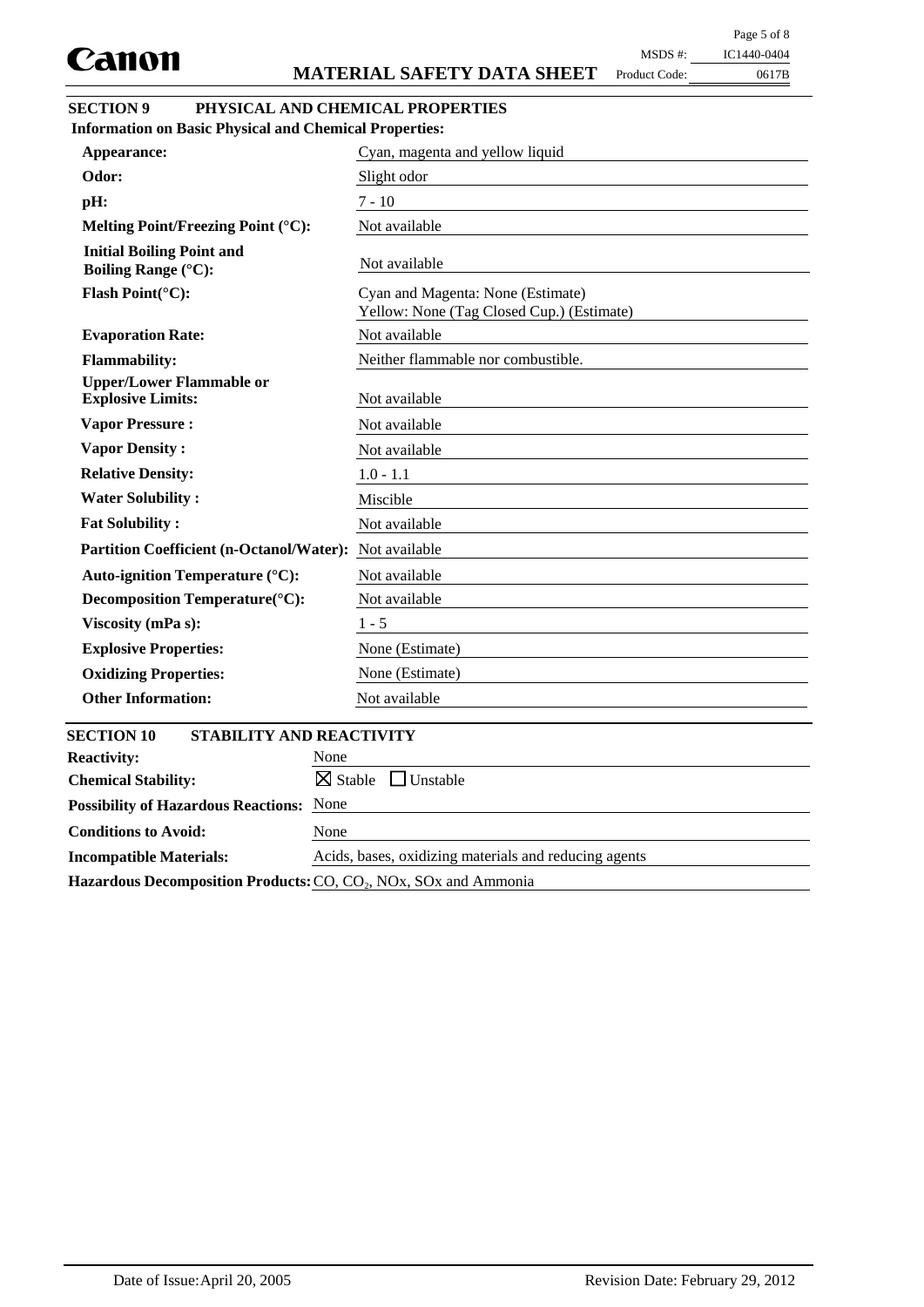

Product Code:

| 11, 1441/71/41/4 |
|------------------|
| 0617B            |
|                  |

| <b>SECTION 11</b><br><b>TOXICOLOGICAL INFORMATION</b>   |
|---------------------------------------------------------|
| <b>Information on Toxicological Effects:</b>            |
| <b>Acute Toxicity:</b><br><b>Inhalation:</b>            |
| Not available                                           |
| <b>Ingestion:</b>                                       |
| Cyan and Magenta: Not available                         |
| Yellow: $LD_{50} > 2000$ mg/kg (rat) (Estimate)         |
| OECD Guidelines No. 423 (2001), 96/54/EC Method B1 tris |
| <b>Corrosivity/Irritation:</b>                          |
| Skin:                                                   |
| Cyan and Magenta: Mild irritant (rabbit) (Estimate)     |
| OECD Guidelines No. 404 (2002), 2004/73/EC Method B4    |
| Yellow: Not irritant (rabbit) (Estimate)                |
| OECD Guidelines No. 404 (2002), 92/69/EEC Method B4     |
| Eye:                                                    |
| Cyan: Practically non-irritant (rabbit) (Estimate)      |
| OECD Guidelines No. 405 (2002), 2004/73/EC Method B5    |
| Magenta: Mild irritant (rabbit) (Estimate)              |
| Yellow: Practically non-irritating (rabbit) (Estimate)  |
| OECD Guidelines No. 405 (2002), 92/69/EEC Method B5     |
| <b>Sensitization:</b><br>Skin:                          |
| Cyan and Magenta: Non-sensitizer (mouse) (Estimate)     |
| OECD Guidelines No. 429 (2002), 2004/73/EC Method B42   |
| Yellow: Non-sensitizer (guinea pig) (Estimate)          |
| OECD Guidelines No. 406 (1992), 96/54/EC Method B6      |
| <b>Repeated Dose Toxicity:</b>                          |
| Not available                                           |
| <b>Carcinogenicity:</b>                                 |
| Not available                                           |
| Mutagenicity:                                           |
| Ames test:                                              |
| All colors: Negative (S. typhimurium & E. Coli)         |
| <b>Toxicity for Reproduction:</b>                       |
| Not available                                           |
| <b>Other Information:</b>                               |
| Not available                                           |
|                                                         |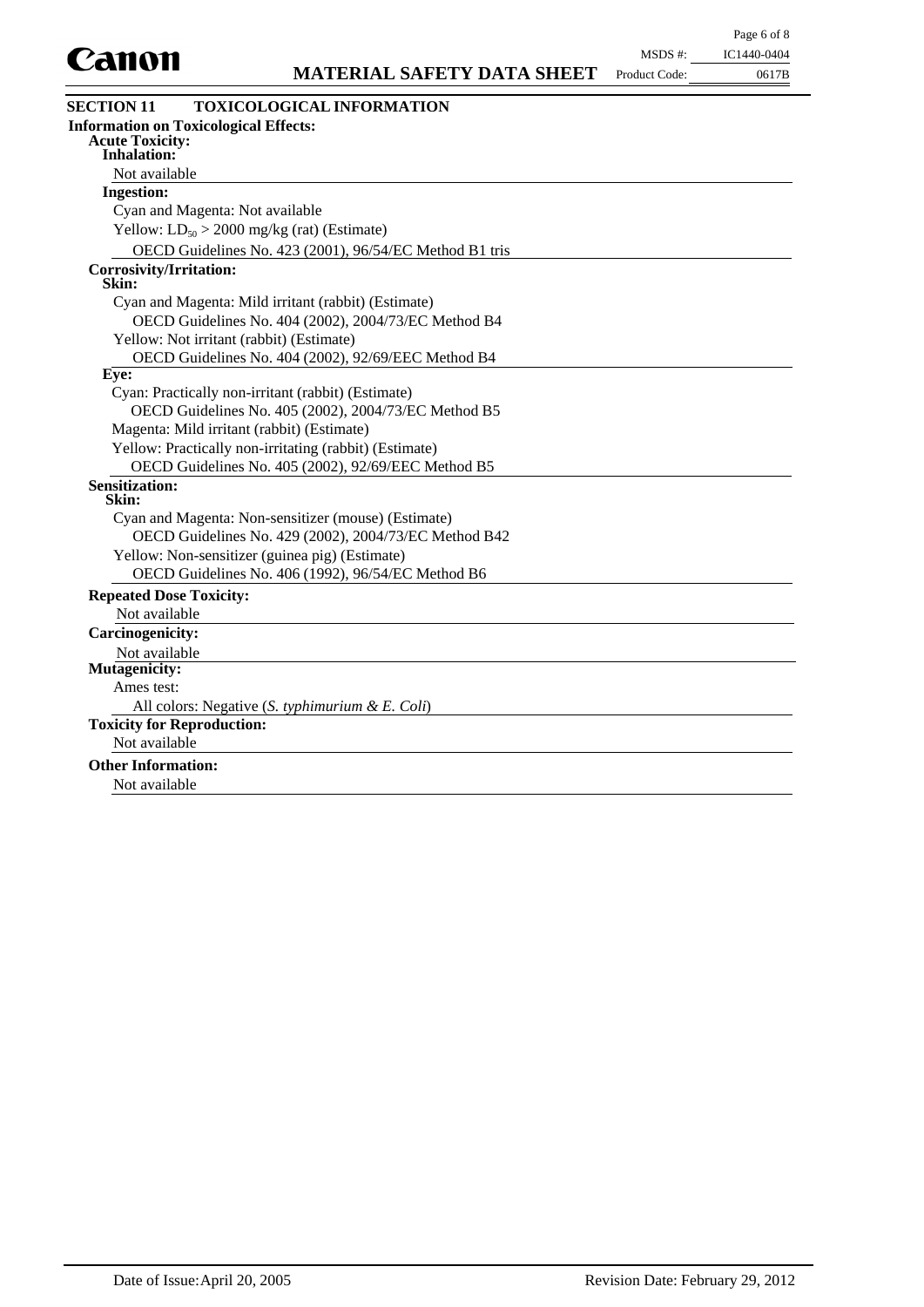| Canon                                                                                   |                                                                                                                        | MSDS #:                          | IC1440-0404 |
|-----------------------------------------------------------------------------------------|------------------------------------------------------------------------------------------------------------------------|----------------------------------|-------------|
|                                                                                         | <b>MATERIAL SAFETY DATA SHEET</b>                                                                                      | Product Code:                    | 0617B       |
| <b>SECTION 12</b>                                                                       | <b>ECOLOGICAL INFORMATION</b>                                                                                          |                                  |             |
| <b>Toxicity:</b>                                                                        | Not available                                                                                                          |                                  |             |
| Persistence and Degradability: Not available                                            |                                                                                                                        |                                  |             |
| <b>Bioaccumulative Potential:</b>                                                       | Not available                                                                                                          |                                  |             |
| <b>Mobility in Soil:</b>                                                                | Not available                                                                                                          |                                  |             |
| <b>Results of PBT and vPvB</b><br><b>Assessment:</b>                                    | No results that the component(s) of this ink meet(s) the PBT or $vPvB$ criteria under<br>Regulation (EC) No 1907/2006. |                                  |             |
| <b>Other Adverse Effects:</b>                                                           | Not available                                                                                                          |                                  |             |
| <b>SECTION 13</b><br><b>Waste Treatment Methods:</b>                                    | <b>DISPOSAL CONSIDERATIONS</b><br>Disposal should be subject to federal, state and local laws.                         |                                  |             |
| <b>SECTION 14</b>                                                                       | <b>TRANSPORT INFORMATION</b>                                                                                           |                                  |             |
| <b>UN Number:</b>                                                                       | None                                                                                                                   |                                  |             |
| <b>UN Proper Shipping Name:</b>                                                         | None                                                                                                                   |                                  |             |
| <b>Transport Hazard Class:</b>                                                          | None                                                                                                                   |                                  |             |
| <b>Packing Group:</b>                                                                   | None                                                                                                                   |                                  |             |
| <b>Environmental Hazards:</b>                                                           | Not classified as environmentally hazardous under UN Model Regulations and marine<br>pollutant under IMDG Code.        |                                  |             |
| <b>Special Precautions for User: None</b>                                               |                                                                                                                        |                                  |             |
| $<$ USA Information $>$<br>SARA Title III §313:<br><b>Chemical Name</b>                 | "Ethylene glycol" (107-21-1) (Contained in cyan and magenta ink)<br>"Copper Compounds" (Contained in cyan ink)         | Weight %<br>$5 - 10$<br>$5 - 10$ |             |
| (as Cu)                                                                                 |                                                                                                                        | (< 0.35)                         |             |
| <b>California Proposition 65:</b><br><b>Chemical Name</b>                               |                                                                                                                        | Weight %                         |             |
| None                                                                                    |                                                                                                                        |                                  |             |
| <eu information=""></eu>                                                                | Safety, Health and Environmental Regulations/Legislation:                                                              |                                  |             |
| (EC) No 1907/2006: Authorisation: Not regulated                                         |                                                                                                                        |                                  |             |
|                                                                                         | <b>Restriction:</b><br>Not regulated                                                                                   |                                  |             |
| (EC) No 1005/2009: Not regulated                                                        |                                                                                                                        |                                  |             |
| (EC) No 850/2004:                                                                       | Not regulated                                                                                                          |                                  |             |
| (EC) No 689/2008:                                                                       | Not regulated                                                                                                          |                                  |             |
| None<br>Others:                                                                         |                                                                                                                        |                                  |             |
| < Canada Information ><br><b>WHMIS Controlled Product:</b><br>< Australia Information > | Chemical Safety Assessment under (EC) No 1907/2006: Not required<br>Not applicable (Manufactured article)              |                                  |             |
|                                                                                         | Statement of Hazardous Nature: Not classified as hazardous according to criteria of NOHSC.                             |                                  |             |
|                                                                                         |                                                                                                                        |                                  |             |

Page 7 of 8